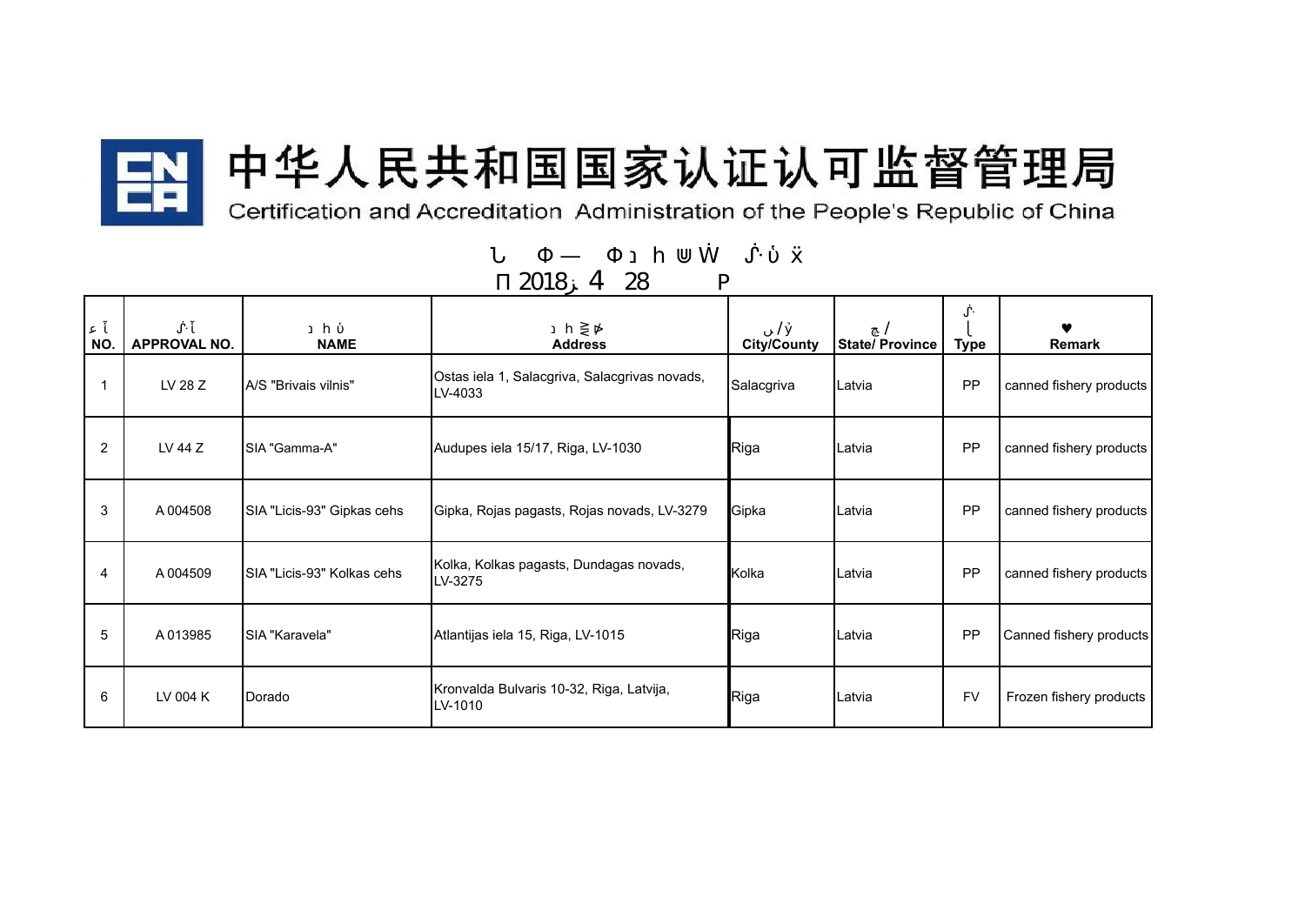| $\overline{7}$ | A001068  | SIA "Piejura"                | "Avoti", Nicas pag., Nicas nov., LV-3473                            | Nica     | Latvia | PP        | A - canned,<br>smoked and frozen (fish<br>fingers)<br>fishery products |
|----------------|----------|------------------------------|---------------------------------------------------------------------|----------|--------|-----------|------------------------------------------------------------------------|
| 8              | A 004549 | <b>SIA "Sabiedriba IMS"</b>  | Liela iela 62, Mersrags, Mersraga nov.,<br>LV-3284                  | Mersrags | Latvia | PP        | A - canned fishery<br>products                                         |
| 9              | A000961  | SIA "Saiva ANNO 1949"        | Liela iela 64, Mersrags, Mersraga novads                            | Mersrags | Latvia | PP        | A - canned fishery<br>products                                         |
| 10             | A023538  | SIA "Saldus galas kombinats" | Kuldigas iela 96, Saldus, Saldus pagasts,<br>Saldus novads, LV-3801 | Saldus   | Latvia | PP        | A - canned fishery<br>products                                         |
| 11             | LV 59 Z  | SIA "Unda"                   | Juras iela 60, Engure, Engures pag.,<br>Engures nov., LV-3113       | Engure   | Latvia | PP        | A - canned fishery<br>products                                         |
| 12             | A007308  | SIA "Randa"                  | "Klavas", Rude, Rojas pagasts, Rojas novads,<br>LV-3264             | Rude     | Latvia | PP        | A - canned fishery<br>products; Dried fishery<br>products              |
| 13             | A017294  | LSEZ SIA "Kolumbija LTD"     | Ronu iela 6 d, Liepaja, LV-3401                                     | Liepaja  | Latvia | PP        | A - frozen, canned<br>fishery products                                 |
| 14             | A011045  | SIA " Kuršu Zeme"            | "Ceribas", Pure, Pures pag., Tukuma novads, LV-<br>3124             | Pure     | Latvia | PP        | A - canned fishery<br>products; Frozen<br>Fishery products             |
| 15             | LV 36 Z  | SIA "Banga Ltd"              | Akas iela 74B, Roja, Rojas novads,<br>$LV-$<br>3264                 | Roja     | Latvia | <b>PP</b> | A - canned fishery<br>products                                         |
| 16             | A003065  | SIA"BraDava"                 | "Muiža" Ugale, Ugales pagasts, Ventspils<br>novads, LV-3615         | Ugale    | Latvia | PP        | A-frozen fishery<br>products                                           |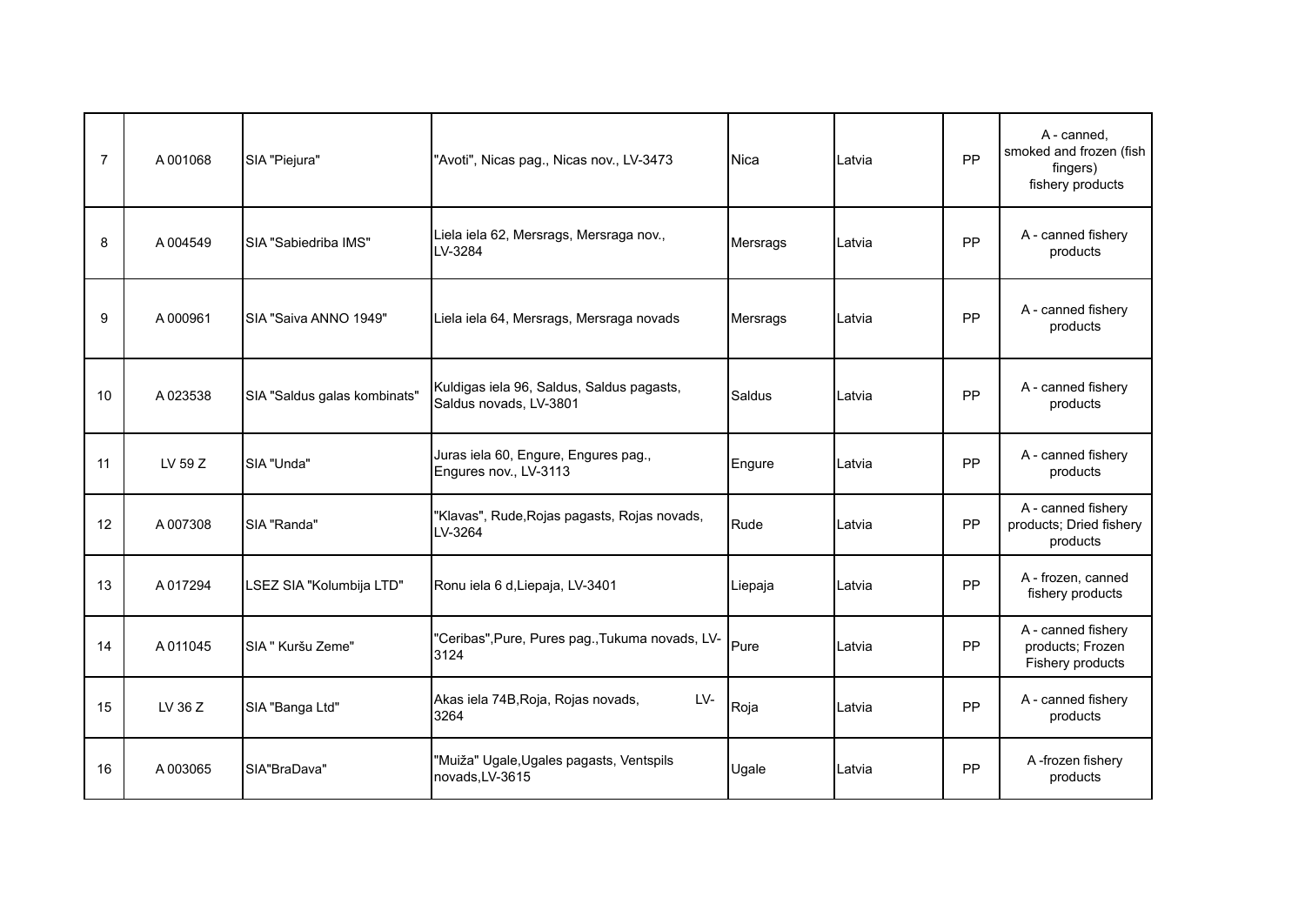| 17 | A031696 | <b>SIA "MOTTRA"</b>                        | "Laminas", Katlakalns, Kekavas pagasts,<br>Kekavas novads, LV-2111 | Katlakalns | Latvia | PP        | A - canned, smoked<br>fishery products, caviar |
|----|---------|--------------------------------------------|--------------------------------------------------------------------|------------|--------|-----------|------------------------------------------------|
| 18 | A001784 | AS " Ventspils zivju konservu<br>kombinats | Enkuru iela 12, Ventspils, LV-3601                                 | Ventspils  | Latvia | PP        | A - canned fishery<br>products                 |
| 19 | A024030 | SIA "Zentenes Zivju Kombina<br>ts"         | Zentene, Zentenes pagasts, Tukuma novads, LV-<br>3123              | Zentene    | Latvia | PP        | A - canned fishery<br>products                 |
| 20 | A064853 | "Senator"                                  | Miera iela 87a-13, Riga, LV-1013                                   | Riga       | Latvia | <b>FV</b> | A-frozen fishery<br>products                   |
| 21 | 062303  | "Solvita"                                  | Miera iela 87a-13, Riga, LV-1013                                   | Riga       | Latvia | ZV        | A-Aquaculture products                         |
| 22 | 064374  | "Solveiga"                                 | Miera iela 87a-13, Riga, LV-1013                                   | Riga       | Latvia | ZV        | A-Aquaculture products                         |
| 23 | 064373  | "Saldus"                                   | Miera iela 87a-13, Riga, LV-1013                                   | Riga       | Latvia | ZV        | A-Aquaculture products                         |
| 24 | A006384 | SIA "Senga"                                | Vandzene, Vandzenes pagasts, Talsu novads, LV-<br>3281             | Vandzene   | Latvia | PP        | A - canned fishery<br>products                 |
| 25 | A039783 | SIA "Salas Zivis"                          | Lidonu iela 6c,<br>Riga, LV-1055                                   | Riga       | Latvia | PP; CS    | A-frozen fishery<br>products                   |
| 26 | A063543 | "Kalmar "                                  | Kurmajas prosp.<br>7-306, Liepaja,<br>LV-3401                      | Liepaja    | Latvia | <b>FV</b> | A-frozen fishery<br>products                   |
| 27 | A065461 | "Valka"                                    | Kurmajas prosp.<br>7-306, Liepaja,<br>LV-3401                      | Liepaja    | Latvia | <b>FV</b> | A-frozen fishery<br>products                   |